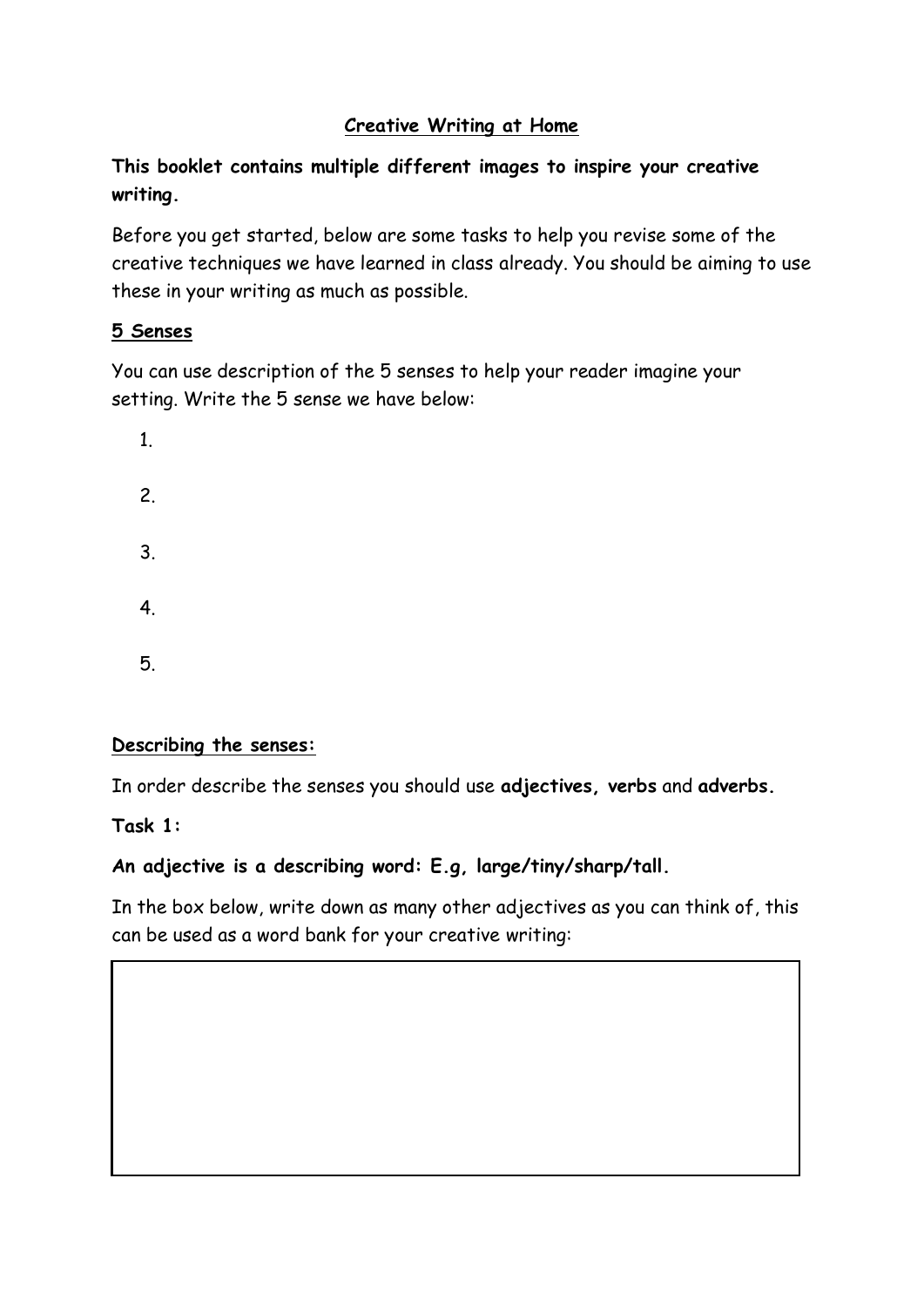### **Task 2:**

## **A verb is a doing word: E.g, walking/spinning/talking/sleeping.**

In the box below, write down as many other verbs as you can think of, this can be used as a word bank for your creative writing:

## **Task 3:**

**.**

## **An adverb is a word that describes the verb: E.g Slowly, softly.**

In the box below, write down as many other adverbs as you can think of, this can be used as a word bank for your creative writing: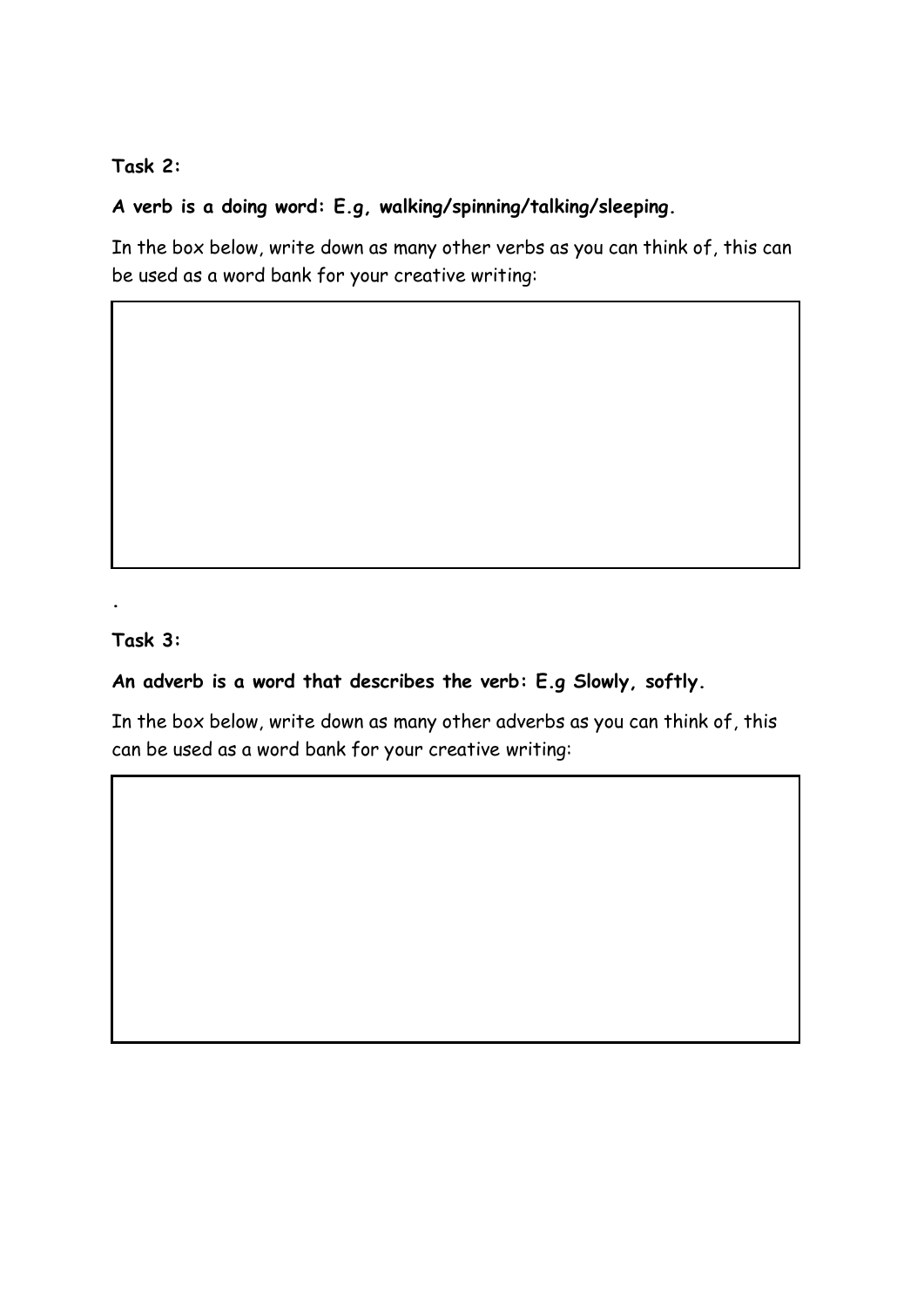**Task 4:**

**Look at the picture below. Imagine you are in this place. Now write down as many examples as you can for the senses in the box below.** 

**E.g, I can feel the sand.**



How we can improve this sentence: "I see sand."

- 1. I see sand and craggy rocks. **(adjective)**
- 2. I see sand **tumbling down over craggy rocks (verb)**
- 3. I see sand **quickly spinning over craggy rocks (adverb)**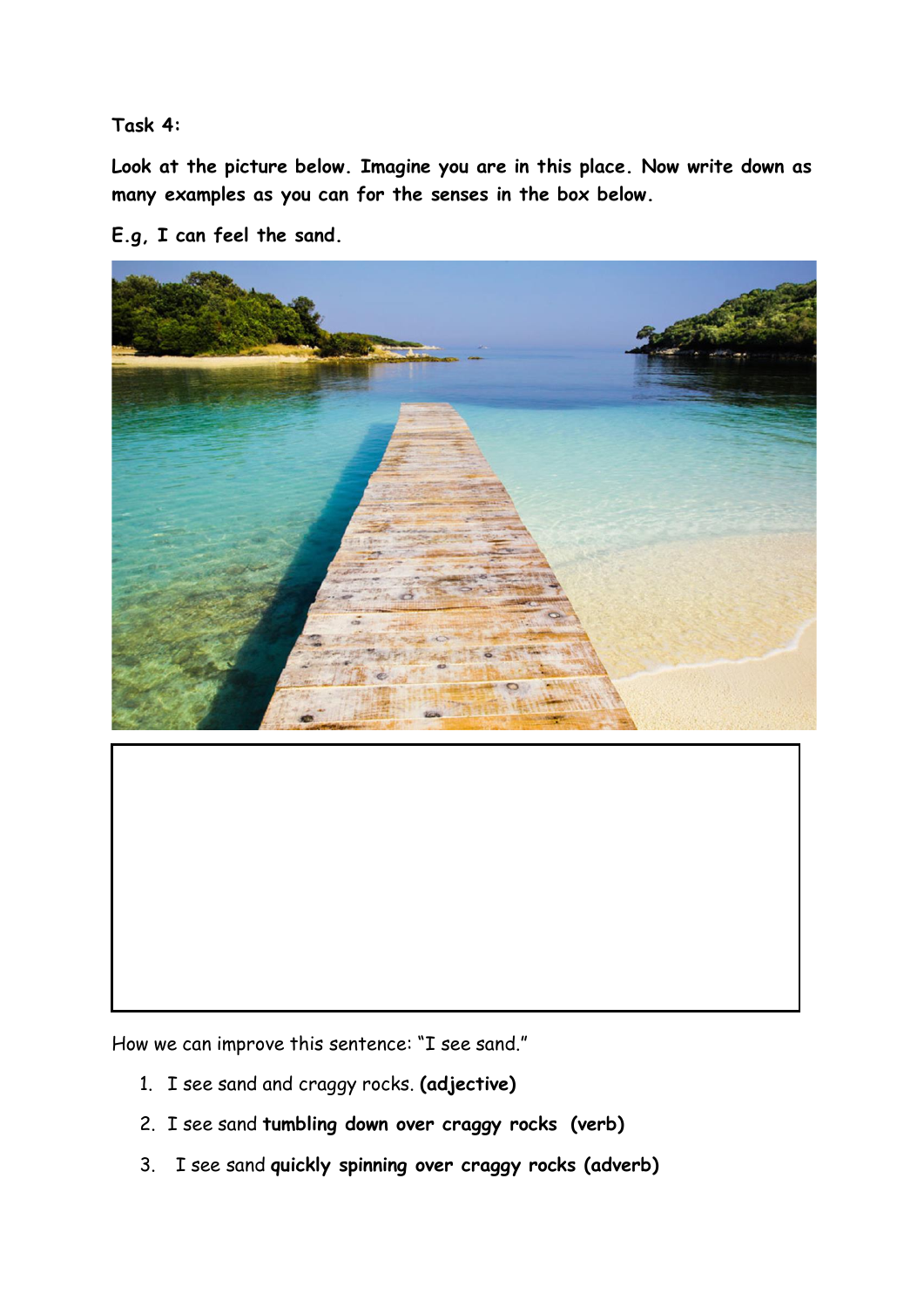## **Task 5**

Look at the senses you picked out in task 4. In the section below, I would like you to re-write an improved sentence for each one that you wrote by adding in adjectives, verbs and adverbs. (Just like the example above).



## **Similes**

Similes are also useful in helping your reader to imagine a scene.

**SIMILES** are a way to compare two things using **like** or **as**.

For example, if you want to say that somebody **swims well,** you can compare them to a **fish**:

My sister loves the water. She *swims like a fish*.

\_\_\_\_\_\_\_\_\_\_\_\_\_\_\_\_\_\_\_\_\_\_\_\_\_\_\_\_\_\_\_\_\_\_\_\_\_\_\_\_\_\_\_\_\_\_\_\_\_\_\_\_\_\_\_\_\_\_\_ \_\_\_\_\_\_\_\_\_\_\_\_\_\_\_\_\_\_\_\_\_\_\_\_\_\_\_\_\_\_\_\_\_\_\_\_\_\_\_\_\_\_\_\_\_\_\_\_\_\_\_\_\_\_\_\_\_\_\_ \_\_\_\_\_\_\_\_\_\_\_\_\_\_\_\_\_\_\_\_\_\_\_\_\_\_\_\_\_\_\_\_\_\_\_\_\_\_\_\_\_\_\_\_\_\_\_\_\_\_\_\_\_\_\_\_\_\_\_

*Swims like a fish* is a **SIMILE**.

What do you think this simile means?



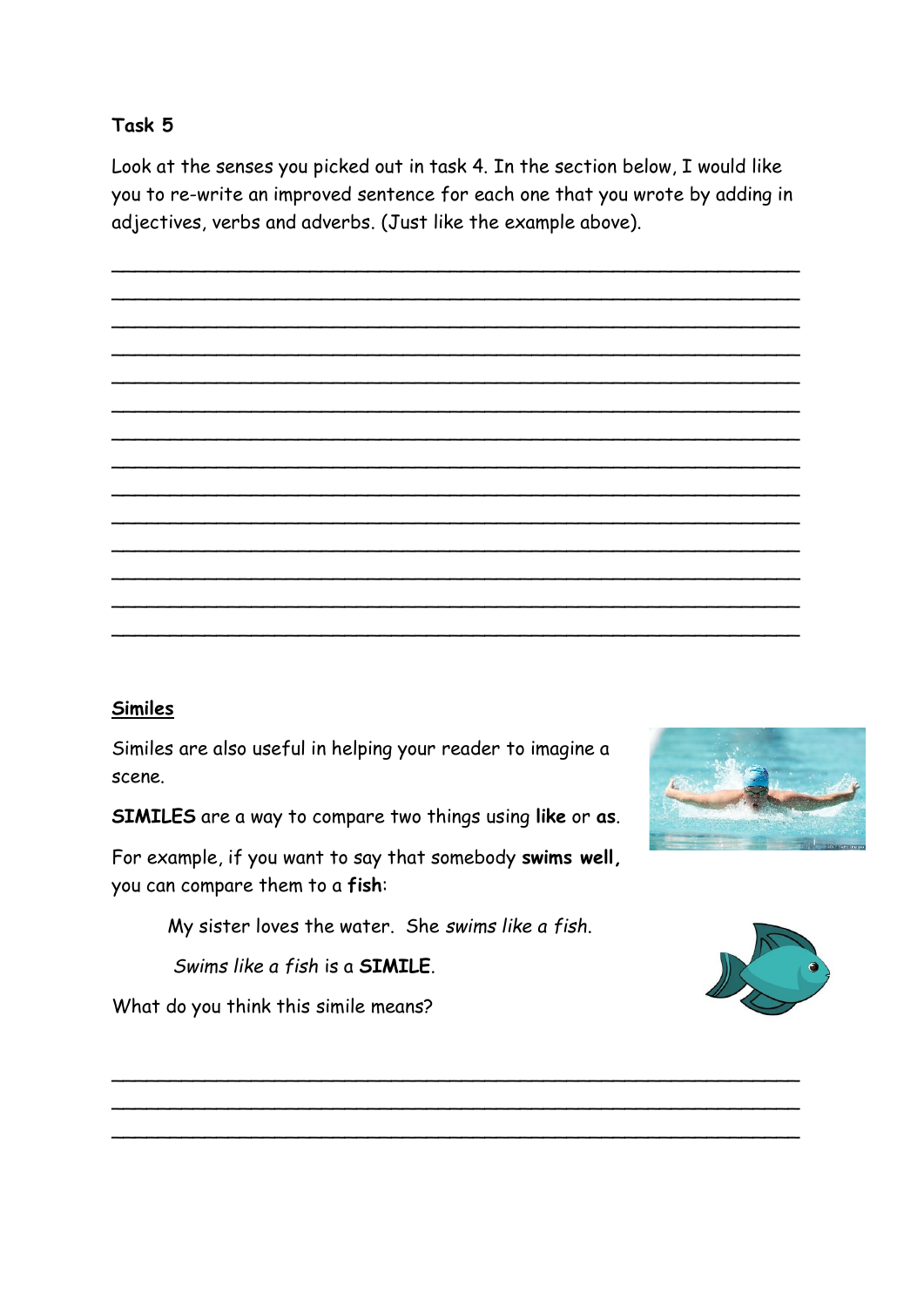### **Task: 6**

### **Complete the below similes:**

The moon glowed like . . . . . .

Raindrops dripped down the window pane like . . . . . .

Smoke floated on the air like . . . . . .

The air smells as fresh as . . . . . .

The rose petals are as delicate as ......

The surface of the water is as smooth as . . . . . .

The icicles pointed downwards like . . . . . .

Dewdrops glistened on the flowers like ......

The fog covered the city like  $\dots$ .

The clouds are as fluffy  $\underline{as}$ .....

The girl sings as sweetly  $\underline{as}$ ......

The traffic moved as slowly as ......

The crows cackled like . . . . . .

The children scuttled across the beach like . . . . . .

The road wound its way up the mountain like . . . . . .

The sea sand lay across the path like . . . . . .

The water streamed down  $like \dots$ .

Snow drifted to the earth like . . . . . .

Clumps of snow stuck to the branches like . . . . . .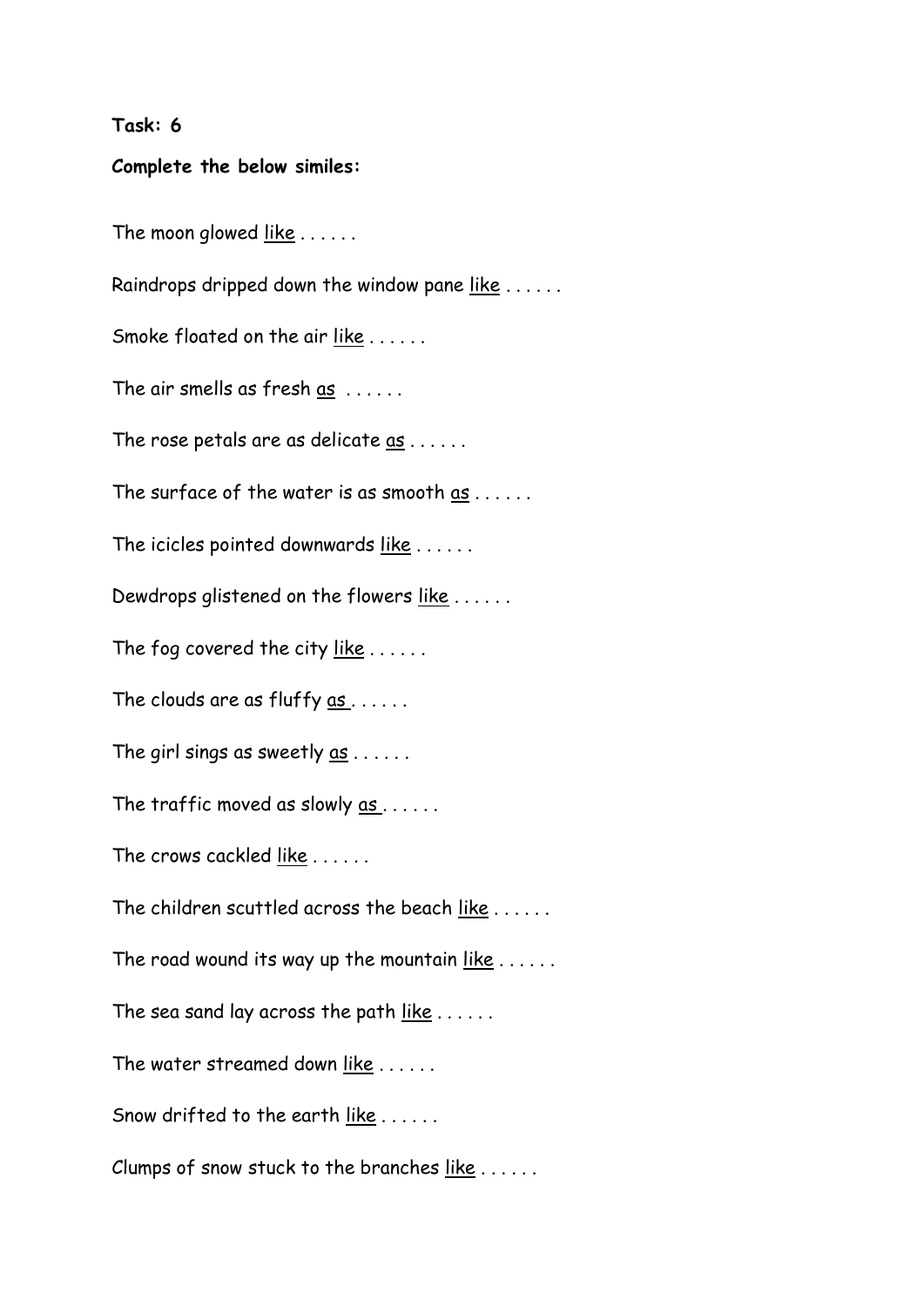Her angry words spewed out like ......

The rain tapped on the roof as steadily as . . . . . .

The wind rushed through the house  $like$  ......

Wildflowers dotted the landscape like ......

The boy is as fit  $\underline{as}$  . . . . . .

The child ate <u>like</u> . . . . . .

His stomach rumbled like . . . . . .

The soft breeze on her face was as gentle  $\underline{as}$ .....

Her hair framed her face like . . . . . .

His fingers are as nimble (quick-moving) as . . . . . .

Snow topped the mountain like . . . . . .

### **Metaphors**

Using metaphors can also make your writing more interesting to the reader.

A **METAPHOR** is a way to compare two things by saying one thing

IS something else. For example, if you want to say that somebody **runs fast,** you can compare them to a **cheetah**:

My brother can run very fast. He *is a cheetah* on the running track*.*

\_\_\_\_\_\_\_\_\_\_\_\_\_\_\_\_\_\_\_\_\_\_\_\_\_\_\_\_\_\_\_\_\_\_\_\_\_\_\_\_\_\_\_\_\_\_\_\_\_\_\_\_\_\_\_\_\_\_\_ \_\_\_\_\_\_\_\_\_\_\_\_\_\_\_\_\_\_\_\_\_\_\_\_\_\_\_\_\_\_\_\_\_\_\_\_\_\_\_\_\_\_\_\_\_\_\_\_\_\_\_\_\_\_\_\_\_\_\_ \_\_\_\_\_\_\_\_\_\_\_\_\_\_\_\_\_\_\_\_\_\_\_\_\_\_\_\_\_\_\_\_\_\_\_\_\_\_\_\_\_\_\_\_\_\_\_\_\_\_\_\_\_\_\_\_\_\_\_ \_\_\_\_\_\_\_\_\_\_\_\_\_\_\_\_\_\_\_\_\_\_\_\_\_\_\_\_\_\_\_\_\_\_\_\_\_\_\_\_\_\_\_\_\_\_\_\_\_\_\_\_\_\_\_\_\_\_\_

### *Is a cheetah* is a **METAPHOR**.

What do you think this metaphor means?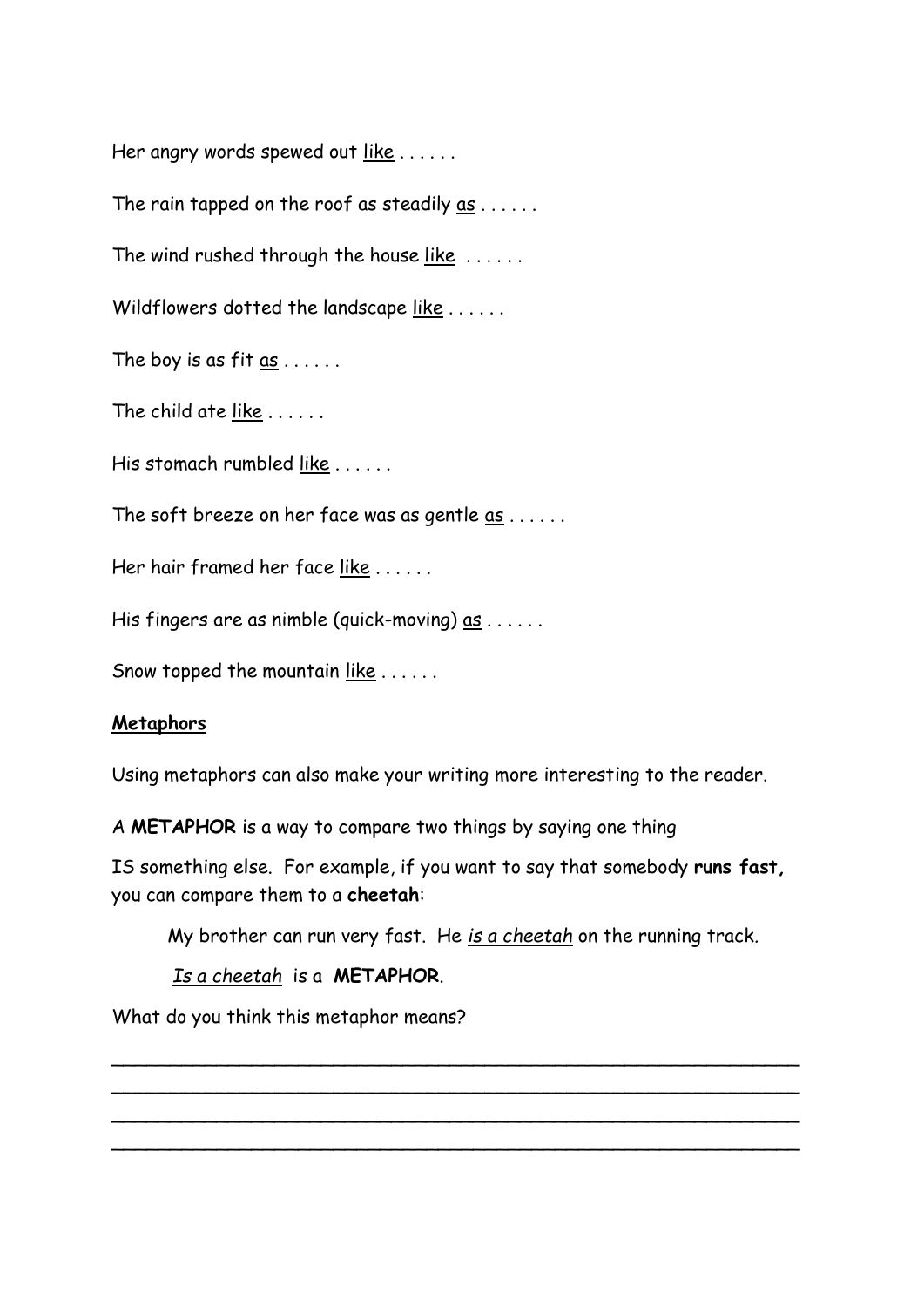## **Task 7: Simile/Metaphor**

Identify whether the following are similes or metaphors. Beside each, write "S" for simile or "M" for metaphor.

- 1. The traffic is murder.
- 2. She ran like the wind.
- 3. I'm light as a feather.
- 4. Louise is the apple of her mother's eye.
- 5. Her eyes are as blue as the ocean.
- 6. Tom is silly.
- 7. Your room is a pig-sty!
- 8. Your beauty shines like the sun.
- 9. James was cool as a cucumber.
- 10. My eyes are blue.
- 11. Love is blind.

# **Task 8: Describing Setting**

Below you will find a series of six picture prompts. Select one and write a very detailed description of the setting based on what you see in the picture. Then use what you have written as the setting for a short story of your choice.

You should aim to write at least 3 paragraphs.

Your story should:

- Describe the setting in as much detail as possible.
- Use the writing techniques you have been working on.
- Do not use any speech.
- Use correct punctuation and capital letters.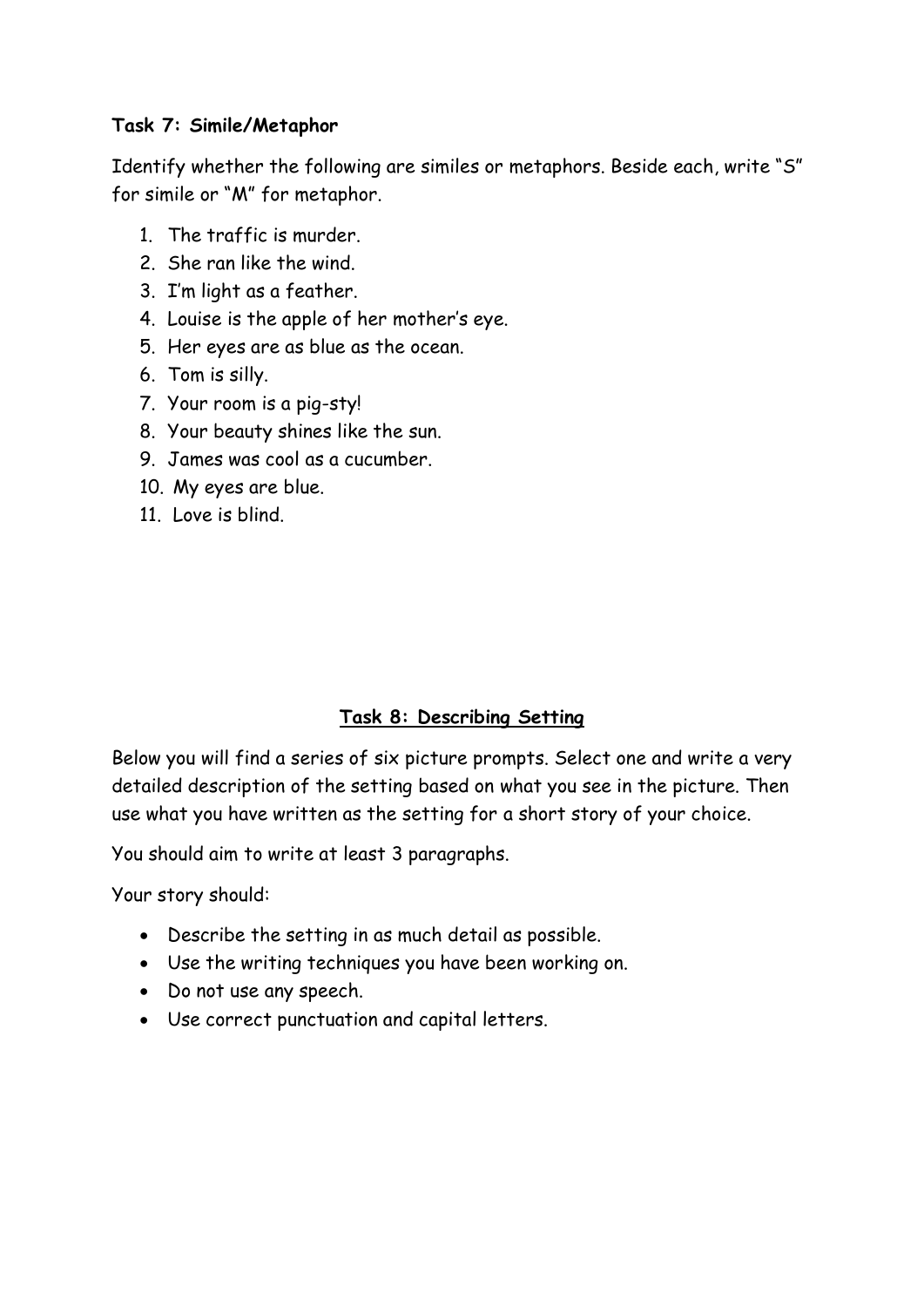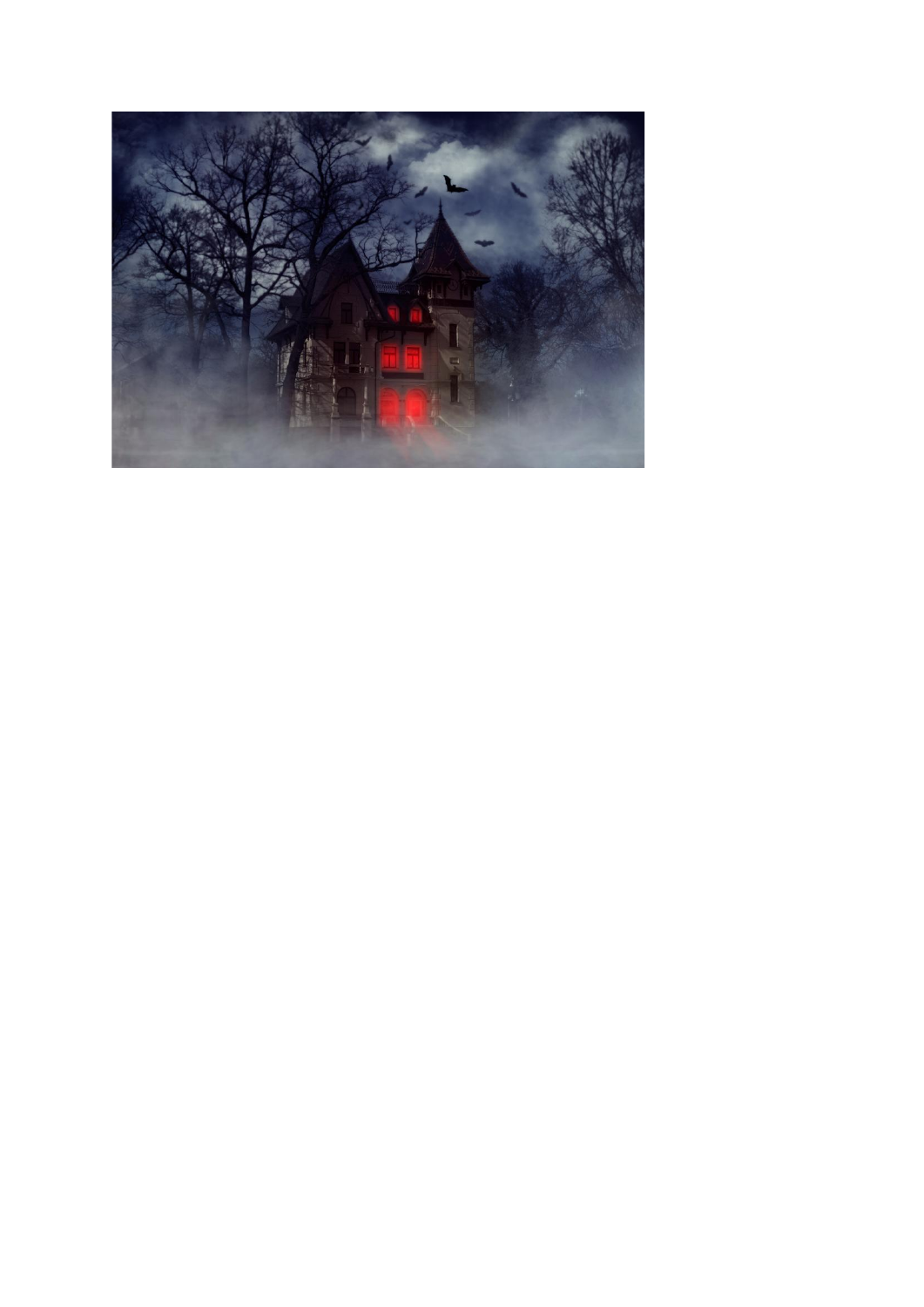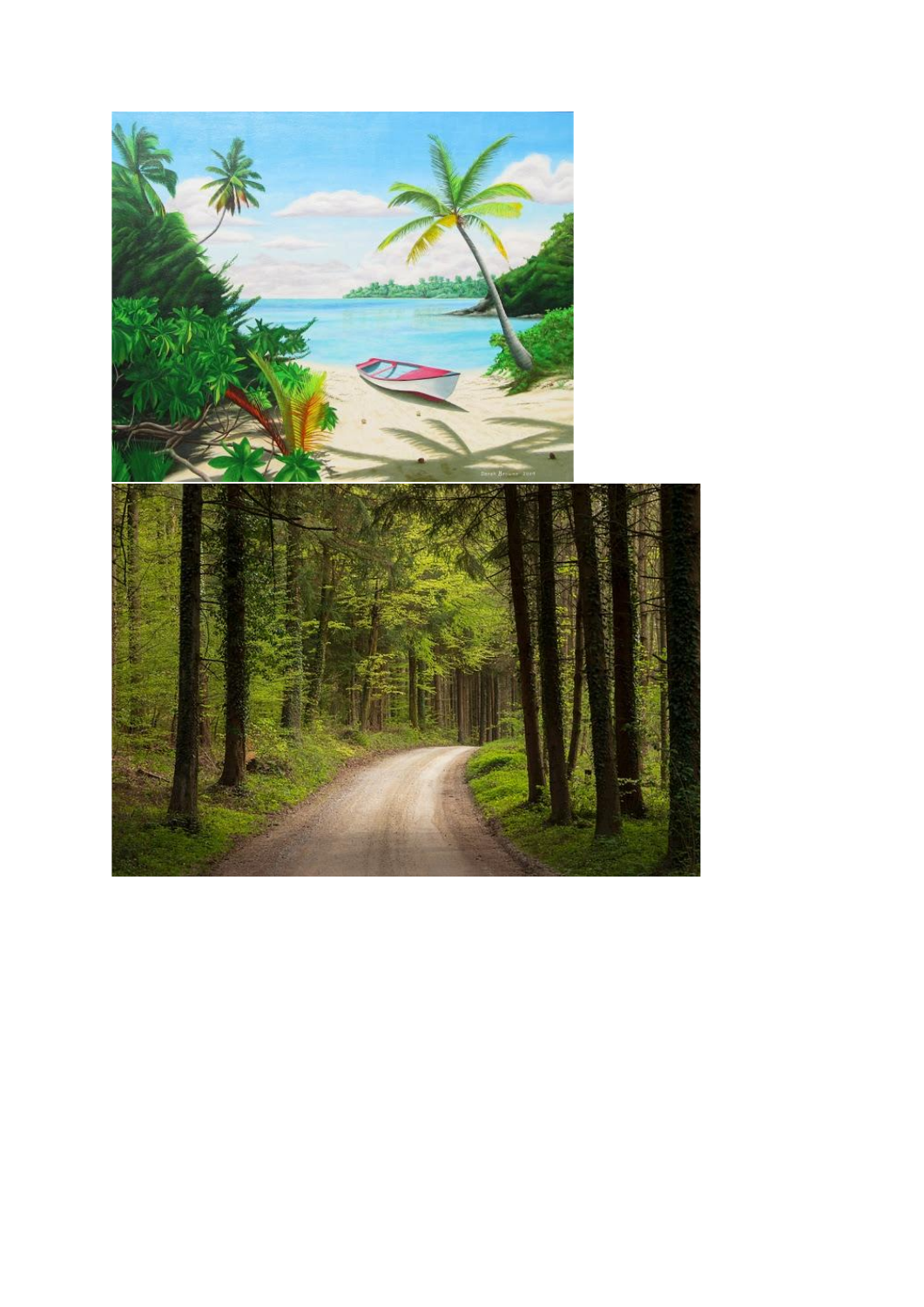